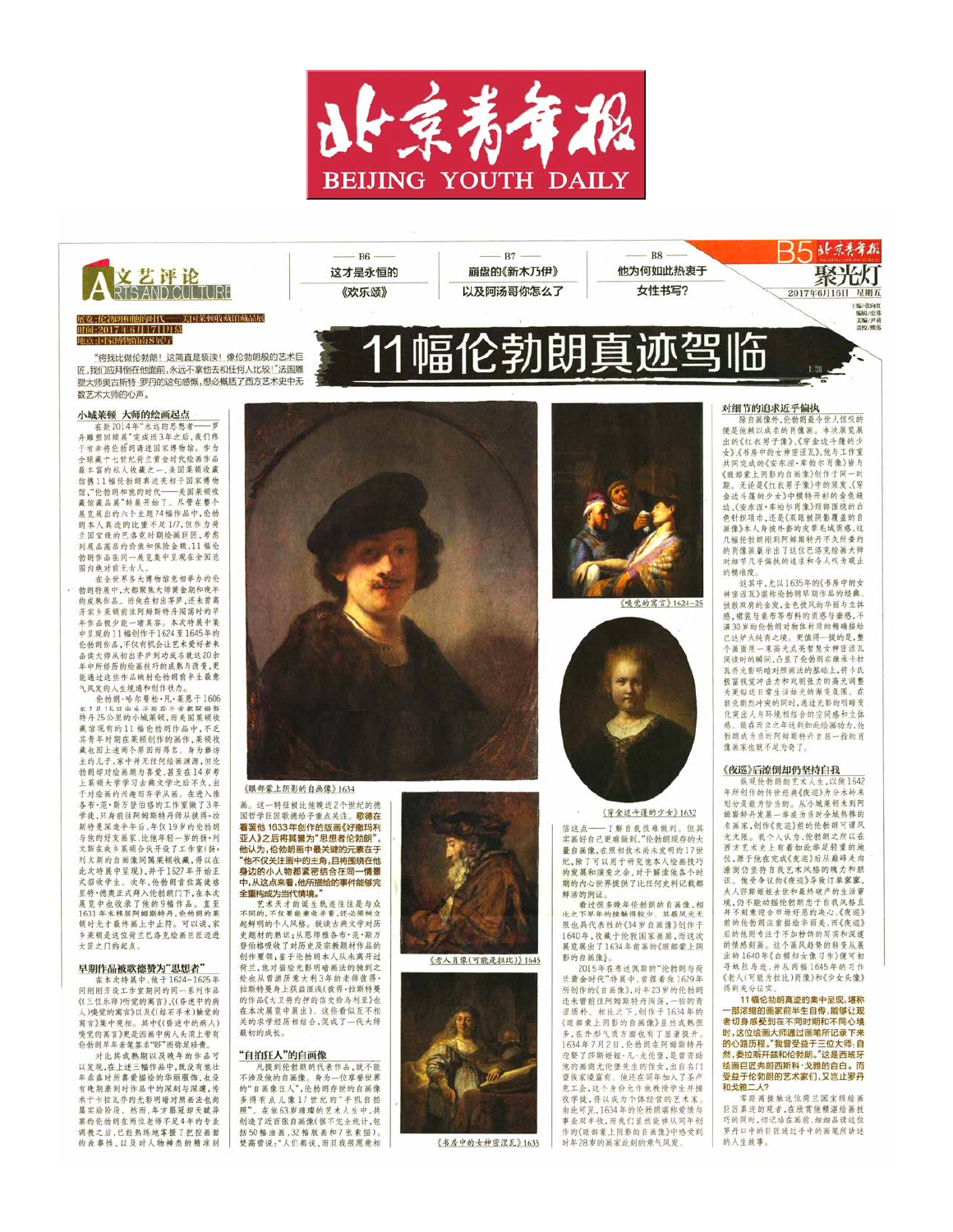|  |  | <b>Beijing Youth Daily</b> |  |  |
|--|--|----------------------------|--|--|
|  |  |                            |  |  |

**"11 Authentic Works by Rembrandt are Here!"**

*Exhibition: Rembrandt and His Time – an Exhibition by the American Leiden Collection Opening: June 17, 2017*

*Location: South Hall 8, National Museum of China*

§

*"'Comparing me to Rembrandt!' That would be an insult to him! Before masters such as Rembrandt, we should all prostrate ourselves. He should never be compared with anyone!" With these words, French sculptor Auguste Rodin spoke the mind of countless art masters in the history of Western art.*

§

*Leiden, where the master began his journey*

Nearly three years after the 2014 exhibition "Eternal Thinker – A Rodin Sculpture Retrospective", we finally have the honor of welcoming Rembrandt into the National Museum of China. As the largest private collection of  $17<sup>th</sup>$  century Dutch Golden Age paintings in the world, the American Leiden Collection has brought 11 authentic works by Rembrandt to be displayed in the museum. "Rembrandt and His Time: Masterpieces from The Leiden Collection" has officially been launched. The number of Rembrandt pieces actually represents less than a seventh of the 74 works, organized in 6 themes, which comprise this exhibition. However, given his status as a national treasure and master of Dutch Baroque painting, as well as taking into account the high value of the works and the cost of insurance, this show of Rembrandt's work in one single exhibition open to a whole nation is truly unprecedented.

In most special exhibitions dedicated to Rembrandt that have been held in major museums around the world, the focus always tends to be on the master's golden age and the mature works of his later years. The works of his fledgling years, before leaving his home in Leiden for Amsterdam, have in fact rarely been seen. This exhibition presents 11 paintings by Rembrandt from 1624 to 1645, and reflects the evolution in his painting skills from the early works to the peak of his success some twenty years later, including the vigorous spirit characterizing the first half of his life.

Rembrandt Harmenszoon van Rijn was born on July 15, 1606 in the town of Leiden, 25 kilometers from the capital Amsterdam. Out of the 11 works by Rembrandt that The Leiden Collection has assembled, a significant number were actually produced during his youth in Leiden. The Leiden Collection was named so for both of these reasons. As a miller's son, Rembrandt did not have any artistic origins in his family but was nonetheless very keen on painting. Soon after being admitted to the University of Leiden,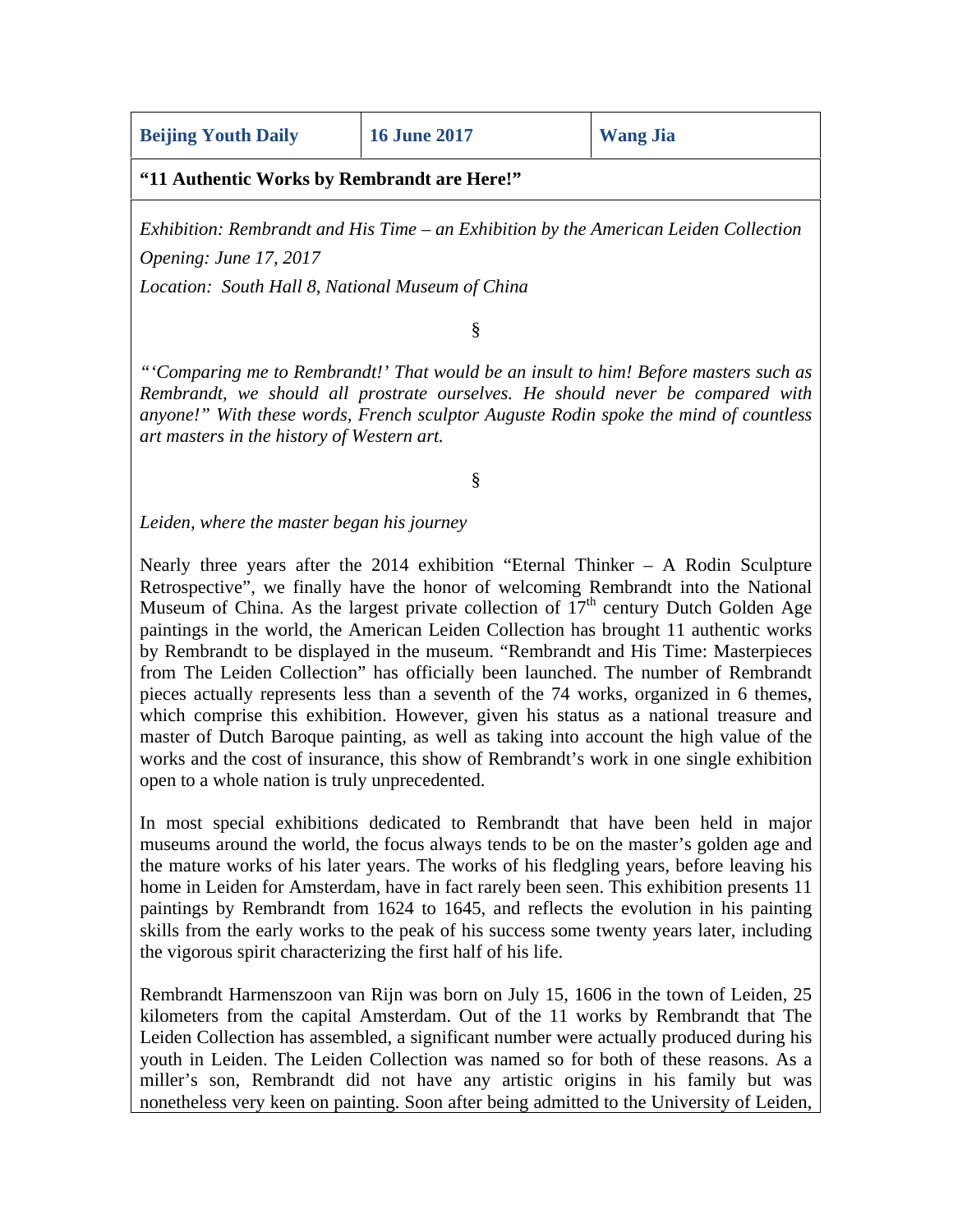his interest in the arts forced him to change course. He became an apprentice to Jacob van Swanenburgh, with whom he spent three years. After another apprenticeship of six months with the painter Pieter Lastman in Amsterdam, 19-year-old Rembrandt opened a studio in Leiden with his friend and colleague Jan Lievens, who was one year younger than him (self-portraits by Jan Lievens from The Leiden Collection are also featured in the exhibition). Starting in 1627, Rembrandt began to accept students – among them Gerrit Dou, who joined in 1628. There are 9 paintings by Gerrit Dou in this exhibition. Rembrandt moved to Amsterdam at the end of 1631, putting an end to his Leiden years. One could say that his hometown of Leiden represents the starting point of the Dutch Baroque painting master.

## *Praised by Goethe as a "thinker" because of his early works*

The exhibition includes three paintings from the same series, which were produced between 1624 and 1625, when Rembrandt had just started his studio: *Three Musicians (Allegory of Hearing)*, *Unconscious Patient (Allegory of Smell)*, and *Stone Operation (Allegory of Touch)*. *Unconscious Patient (Allegory of Smell)* is the most precious because of the "RH" signature placed by Rembrandt just above the patient.

Compared with works from his mature period, these three pieces focus less on his love for beautiful costumes, which so characterized his prime years, or the depth of his later works. The light, shade, and contrast painting, inherited from Caravaggio, remains at an experimental stage. However, as a talented teenager, and following a mere four years of professional training under two teachers, Rembrandt seems to have already mastered storytelling and the fine depiction of his characters' expressions. Such skills were noticed by the German philosopher Goethe, almost two centuries later. Goethe referred to him as "the thinker Rembrandt", after seeing his etching *The Good Samaritan* of 1633. He argued that the most critical element of Rembrandt's style was his deep concern, not only for the painting's protagonist, but also for the common people around who are tightly integrated into the scene. From this point of view, the depictions were indeed complete reconstructions of the events.

Art geniuses often espouse different development trajectories. They have to learn from various old masters, but also establish a distinctive personal style. For Rembrandt, studying classical literature gave him the knowledge of historical subjects, while following Jacob van Swanenburgh allowed him to absorb the creative essentials from historical and religious themes. Although Rembrandt never left the Netherlands, he learned how to master the contrast of lights from his teacher Pieter Lastman who spent three years in Italy (his work *David Gives Uriah a Letter for Joab* is also featured in this exhibition). These experiences all marked Rembrandt's fledgling years.

*Portrait of a "Selfie Addict"*

In order to shed light on the representative works of Rembrandt, one simply has to look at his self-portraits. The Dutch master was obsessed with this type of painting – arguably the  $17<sup>th</sup>$  century equivalent of today's mobile phone selfies. Over the course of his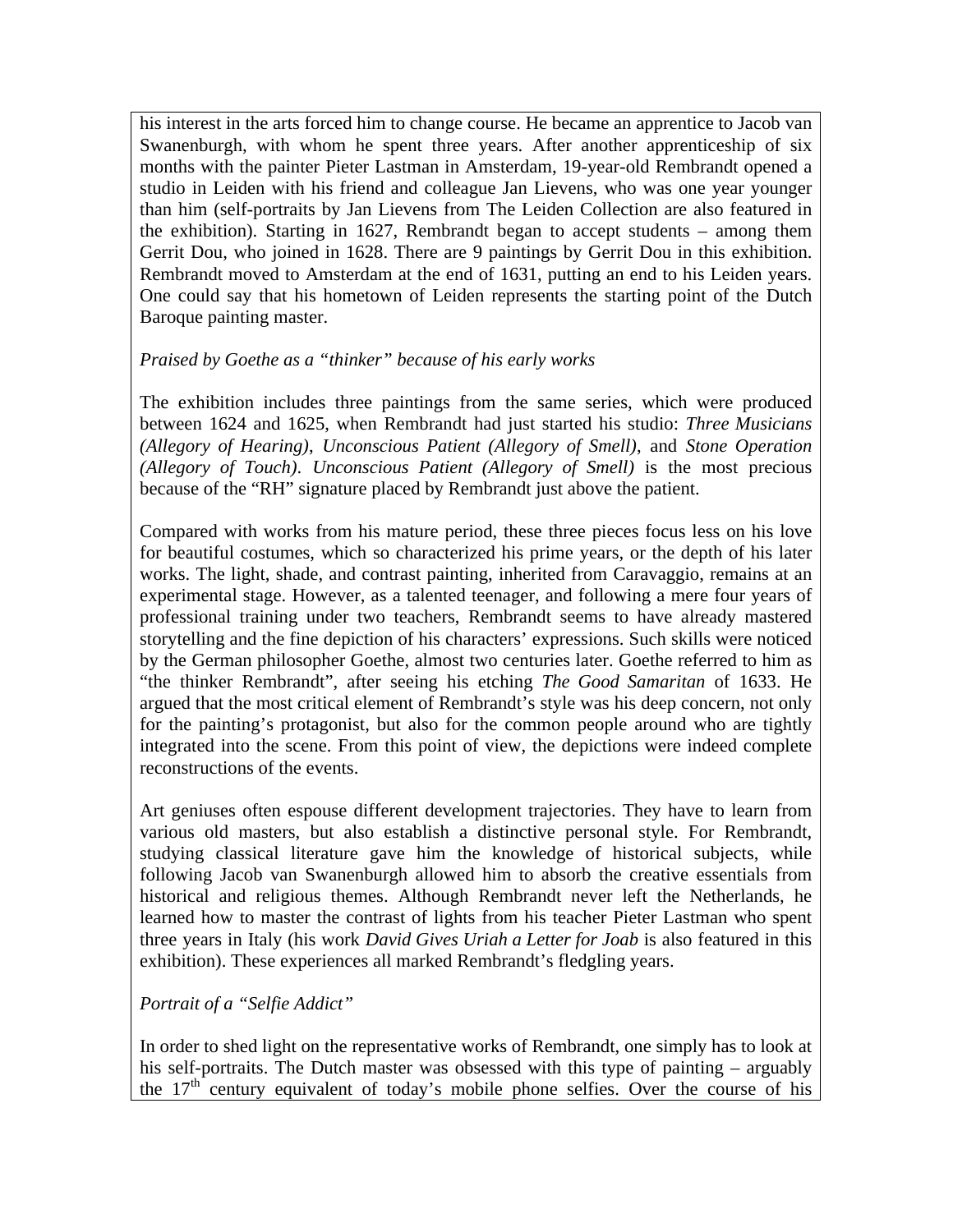brilliant artistic life spanning some 63 years, Rembrandt produced close to a hundred self-portraits (including around 50 oil paintings, 32 prints, and 7 drawings). Van Gogh once declared: "people say, and I am willing to believe it, that it is hard to understand oneself. But in fact, *painting* oneself is more difficult." Many of Rembrandt's existing self-portraits, which were painted in the  $17<sup>th</sup>$  century before cameras were invented, provide great insight into the evolution of his technique and the reality of his inner world across different periods, in ways that are more vivid than any historical record.

I have seen several self-portraits by Rembrandt from his later years, but have yet to see a significant number from his earlier period. The most spectacular and representative, *Self-Portrait at the Age of 34*, was painted in 1640 and is currently displayed in the National Gallery in London. This current exhibition features Rembrandt's *Self-Portrait with Shaded Eyes*, painted in 1634.

The special exhibition "Rembrandt and the Dutch Golden Age", held in Budapest in 2005, included his self-portrait painted in 1629. This piece was produced before his Amsterdam years when he was only 23 years of age, looking simple and unadorned. In his *Self-Portrait with Shaded Eyes*, painted in 1634, Rembrandt looks a lot more mature and confident. On July 2 1634 in Amsterdam, he married Saskia van Uylenburgh, the niece of an art dealer who used to support him. She came from a wealthy noble family. Around the same time, Rembrandt also joined the local guild of St. Luke's, which enabled him to teach and to take on apprentices as a self-employed artist. 1634 proved to be a fruitful year for Rembrandt, as evidenced by this particular self-portrait that shows the vigorous spirit of the 28-year-old.

# *A quasi-obsessive attention to detail*

In addition to self-portraits, his acclaimed portrait paintings are also presented in this exhibition. Among them, *Portrait of a Man in a Red Coat*, *Young Girl in a Gold-Trimmed Cloak*, *Minerva in Her Study*, and *Portrait of Antonie Coopal* by the Rembrandt studio, were all produced at the same time as *Self-Portrait with Shaded Eyes*. Whether it be the hair in *Portrait of a Man in a Red Coat*, the golden seam of the cardigan on the model in *Young Girl in a Gold-Trimmed Cloak*, the knitted white scarf around the neck in *Portrait of Antonie Coopal*, or the texture of the plush fur coat in *Self-Portrait with Shaded Eyes*, all shed great light on the Dutch master's quasi-obsessive attention to detail and extraordinary precision. These paintings were commissioned shortly after Rembrandt's arrival in Amsterdam.

*Minerva in Her Study* is a classic piece from Rembrandt's early works. The subject's tumbling blonde hair, gorgeous three-dimensional golden cloak, and the texture and drape of the fabric of her skirt as well as the tablecloth, clearly demonstrate that before turning 30, Rembrandt had already reached the pinnacle in terms of technique – specifically the depiction of textures of various objects. It is also worth noting that in order to paint a beam of light shining on Minerva, Rembrandt used the technique based on Caravaggio's light *chiaroscuro*, but adjusted the high visual impact and dramatic tension of the high light to more atmospheric candle light. While making the contrast